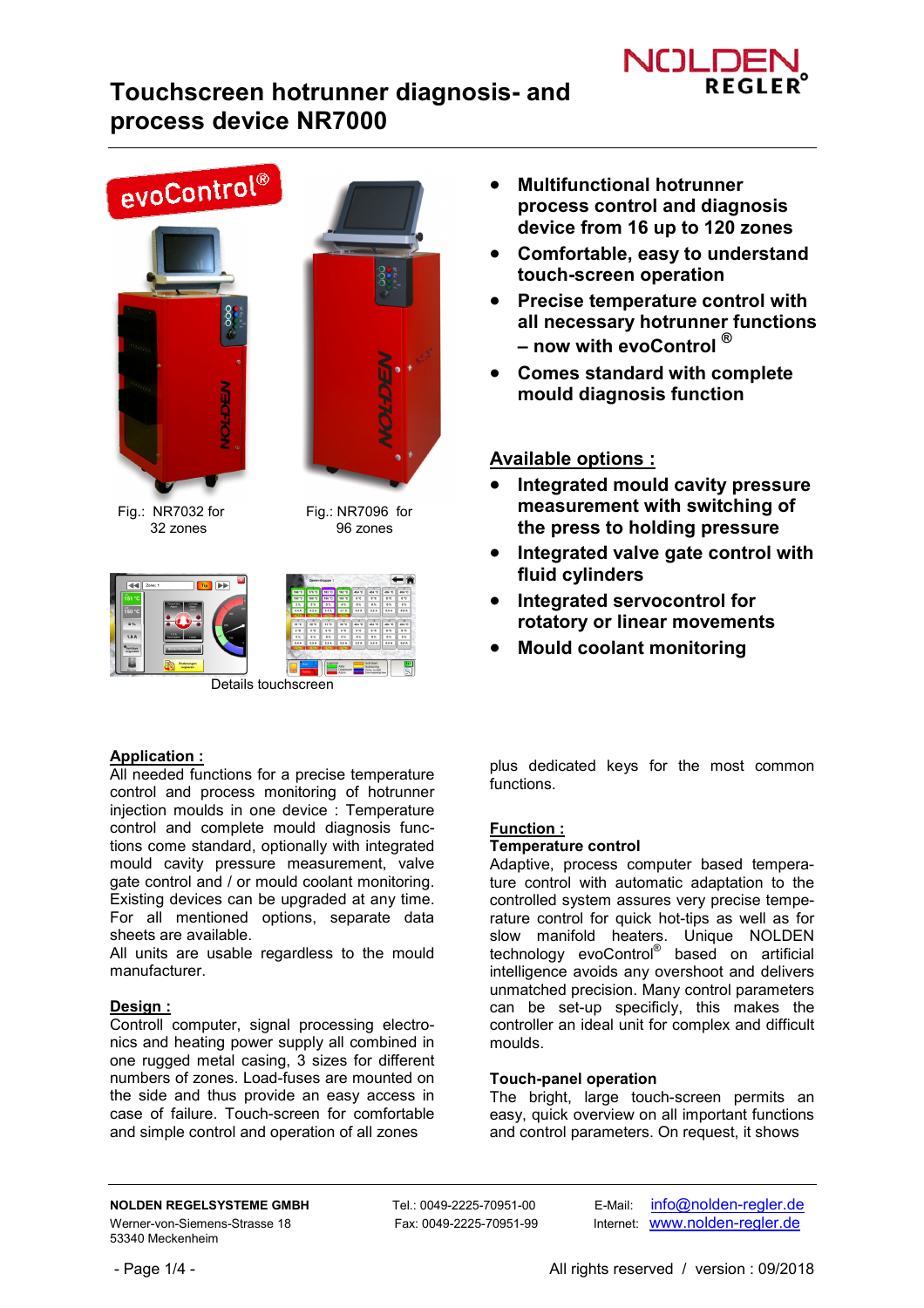

all zones together, groups of zones of every zone in detail. In any situation, only relevant information is shown to avoid a cluttered screen overload.

#### **Specific hotrunner functions**

Beside the very precise temperature control of every zone, numerous hotrunner program functions can be chosen, for all zones together or for every single zone as appropriate. The most important ones are :

*Soft-start* During soft-start, the controller unit works with reduced temperature and power setting (factory-defaults: 50% / 80°C / 5min). Cold heaters are gently pre-heated, moisture is expelled.

#### *Guided heat-up :*

All zones can be heated-up together - avoids hot-tips being at set-point temperature before the slower manifold zones and prevents stress inside the mould during start-up.

#### *Stand-by operation :*

Each heating-zone is equipped with a second temperature set-point. By pressing the "standby"- button or closing an external contact, all zones simultaneously are switched over to the second set-point, which may be used for stand-by operation.

*Boost:* Single-time override of the desired temperature-value melts "frozen" nozzles.

*Autogrouping / Autonaming:* Several zones can freely be combined to a group, automatically by intensity or manually, also automatically numbered.

#### **Direct access keys**

The 2 most common hotrunner functions "Boost" and "Stand-by" can be started independently from the touch-screen with a dedicated key on the front panel.

#### **Process survey functions**

Load current monitoring for every zone independently, 3 programmable alarms per zone, sensor and heater breakage are detected automatically and will be displayed on the screen. In case of sensor failure, feeding with manual output (%) can be set. Coupling of this zone to any other zone with working thermocouple is also possible. Beside those alarms, many other process parameters can be set-up and surveyed as well.

As a protection of mould and hotrunner against overheating, a overtemperature cut-off switch (50°C above the highest set-point) is build in.

#### **External alarm output**

The 2 alarms on every zone are combined by a floating contact as common alarm output for the whole unit and wired to an external alarm connector on the back side. This permits a connection with external units such as an injection moulding machine or central production alarm system. The external standby input is wired on this connector as well.

#### **Mould analysis function**

The unit comes standard with a mould wiring analysis to check the correct assignment of heater and sensor cables to the same zone. Beside this, comfortable and detailed tracing of curves to follow the evolution of selected control-parameters with time.

#### **Mould memory**

Management of all configuration data of every zone in a comfortable mould memory system, this eases start-up after a die-change. Also storage of parameter curves for ISO-conform quality data management

#### **USB-Data export**

Diagnosis result and mould memory data can easily be downloaded as a csv-file on a USBstick and further worked out or printed with any usual spreadsheet-PC software.

**NOLDEN REGELSYSTEME GMBH** Tel.: 0049-2225-70951-00 E-Mail: info@nolden-regler.de Werner-von-Siemens-Strasse 18 Fax: 0049-2225-70951-99 Internet: www.nolden-regler.de

- Page 2/4 - All rights reserved / version : 09/2018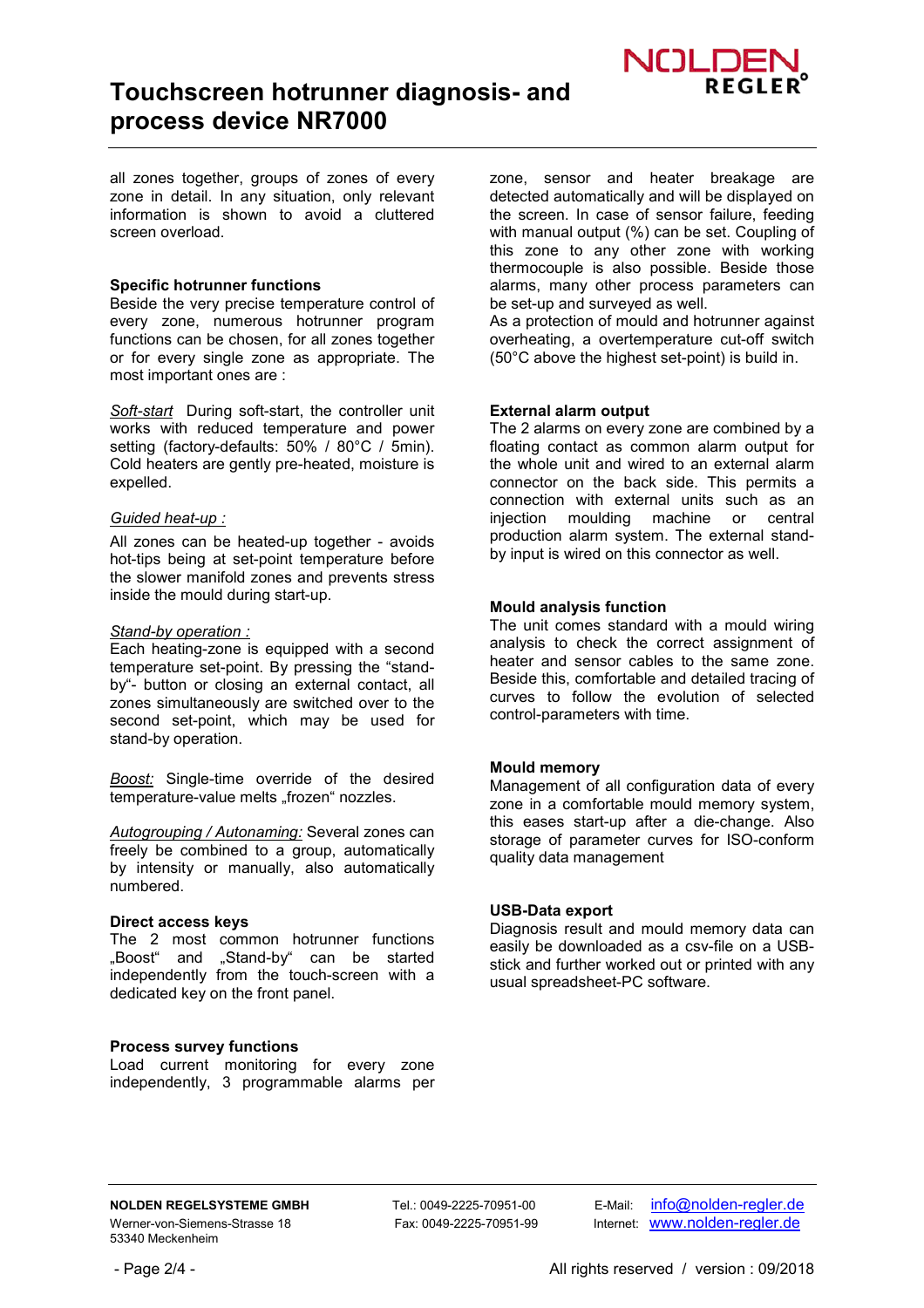

# **Touchscreen hotrunner diagnosis- and process device NR7000**

## **Examples touch-screen NOLDEN S**mart**T**ouch**S**ystem **STS**





Choose main functions in the *"Homescreen"* Most important screen for operation : *Overview all zones*

 $\blacktriangleleft$ Zone: 1 Tip E i๊̇51 °C <sup>ഃ⊚⊪</sup> 0°C  $2%$  $1.9A$ Änderungen<br>kopieren 



|                                  |             | Zonen-Gruppe 1           |                                      |                          |                                                                  | ÷            |                                        |
|----------------------------------|-------------|--------------------------|--------------------------------------|--------------------------|------------------------------------------------------------------|--------------|----------------------------------------|
| 166 °C                           | 175 °C      | 162 °C                   | 162 °C                               | $\overline{5}$<br>404 °C | 6<br>404 °C                                                      | 404 °C       | $\overline{\mathbf{8}}$<br>404 °C      |
| 150 °C                           | 150 °C      | 150 °C                   | 150 °C                               | 0°C                      | 0°C                                                              | 0°C          | 0°C                                    |
| 2%                               | 2%          | 0%                       | 4 %                                  | $0\%$                    | $0\%$                                                            | $0\%$        | 0%                                     |
| 4.4A                             | 4.2A        | 4.3A                     | 4.1A                                 | 0.0A                     | 0.0A                                                             | 0.0A         | 0.0A                                   |
| Man                              | Man         | Man                      | Man                                  |                          |                                                                  |              |                                        |
| $\overline{9}$<br>31 °C          | 10<br>32 °C | $\overline{11}$<br>31 °C | 12<br>30 °C                          | 13<br>404 °C             | 14<br>404 °C                                                     | 15<br>404 °C | 18<br>404 °C                           |
| 0°C                              | 0°C         | 0 °C                     | 0 °C                                 | 0°C                      | 0°C                                                              | 0°C          | 0°C                                    |
| 0%                               | 0%          | $0\%$                    | 0%                                   | 0%                       | $0\%$                                                            | $0\%$        | $0\%$                                  |
| 0.4A                             | 0.5A        | 0.5A                     | 0.5A                                 | 0.0A                     | 0.0A                                                             | 0.0A         | 0.0A                                   |
| Tip                              | Tip         | Tip                      | Tip                                  |                          |                                                                  |              |                                        |
|                                  |             |                          |                                      |                          |                                                                  |              |                                        |
| Boost<br>$\overline{\mathbf{C}}$ | Stand-by    | Legende                  | Aktiv<br><b>Deaktiviert</b><br>Alarm |                          | Soft-Start<br>Autotuning<br>Zone zu kalt<br>Zone Angehängt/ Hand |              | <b>TXT</b><br>$\overline{\mathcal{A}}$ |

Hands-on data entry features, where needed.... ... and comfortable program- and diagnosis functions



Werner-von-Siemens-Strasse 18 Fax: 0049-2225-70951-99 Internet: www.nolden-regler.de 53340 Meckenheim

**NOLDEN REGELSYSTEME GMBH** Tel.: 0049-2225-70951-00 E-Mail: info@nolden-regler.de

- Page 3/4 - **All rights reserved / version : 09/2018** 

Know everything about one zone? *Zone detail view*More details? *Group of zones* for a selected area